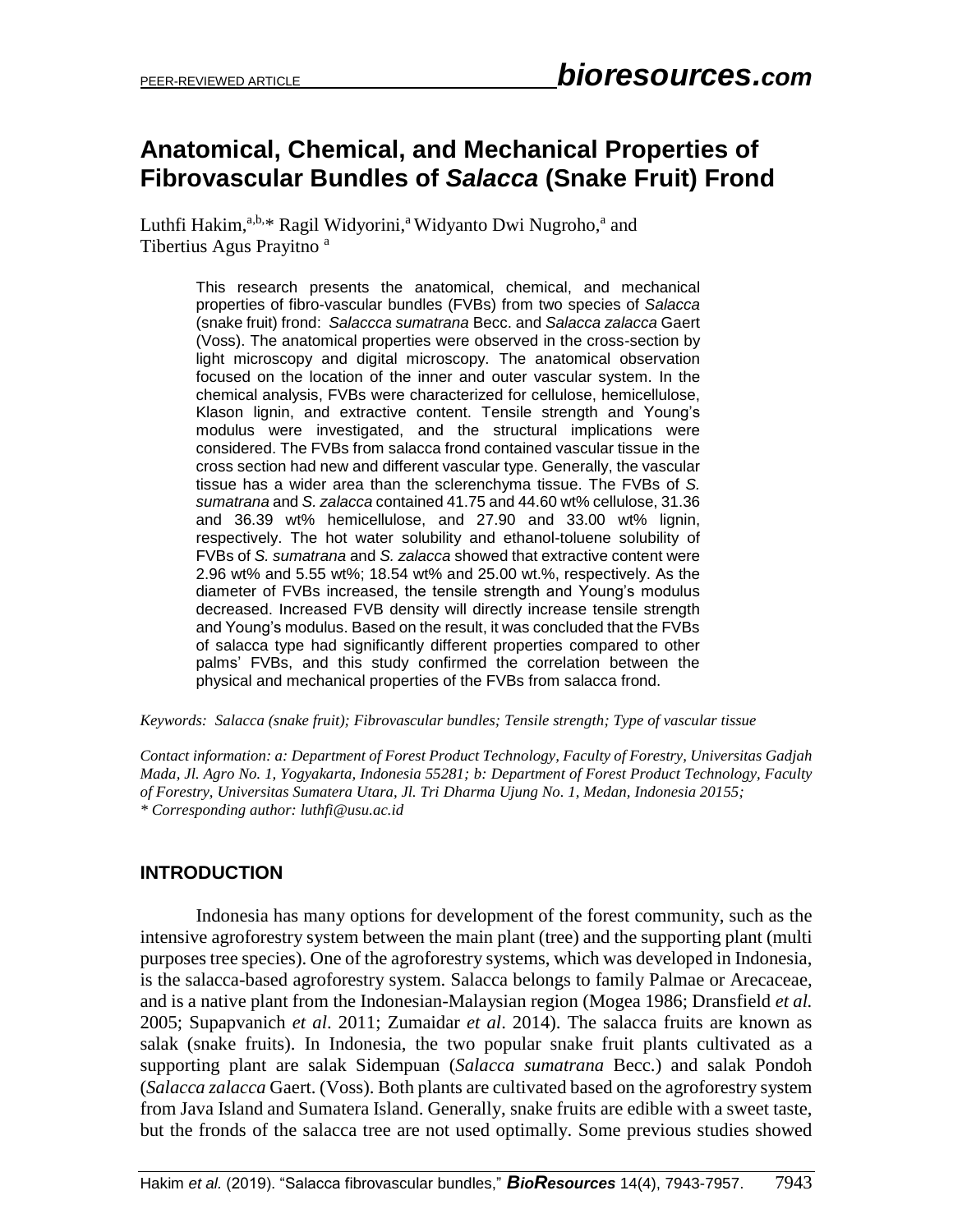that salacca fronds have been used as raw material for particleboard with citric acid-based adhesive (Widyorini *et al.* 2018; Widyorini *et al.* 2019) and as the wear component of natural fiber reinforced phenolic (Rohardjo and Ridlo 2019). To optimize utilization as a raw material, however, it is necessary to know the basic properties of the salacca tree fronds. The basic properties of the salacca tree frond from the two species (*S. sumatrana*  and *S. zalacca*) have not been reported.

The anatomy of 18 species of palm frond has been described by Zhai *et al.* (2013), and there are many studies on their fibro-vascular bundles structures, including those of coconut trees (Satyanarayana *et al.* 1982), windmill palm (*Trachycarpus fortune*) (Zhai *et al.* 2012), non-wood plant fiber bundles (Munawar *et al.* 2007), and Nypa palm (*Nypa fruticans*) (Tamunaidu and Saka 2011). Natural fibers are being developed as a raw material to substitute for wood in natural fiber composites. Natural fiber can replace synthetic fiber as a raw material for a cheaper, renewable, and sustainable alternative (Pickering *et al.* 2016). Munawar *et al.* (2007) characterized the morphology, physical, and mechanical properties of seven natural fibers of non-wood that could be used as a raw material of the composite board. There has been research on the structure of monocot anatomy, especially the fiber bundles, vascular bundles, or fibro-vascular bundles. Grosser and Liese (1971) observed bamboo anatomical structures throughout Asia by emphasizing the differences in the structure of vascular bundles.

In addition, Baley (2002) conducted research on the characteristics of the natural fiber of flax as a raw material of the composite board. Flax contains fiber bundles composed of between 10 to 40 fibers bound by lignin and pectin. The tensile strength of flax is approximately 600 to 2000 MPa, which is sufficient as a raw material of the composite board. Furthermore, fiber strands from oil palm empty fruit bunches are similar in structure to those of the leaf-sheath coconut tree (Law *et al.* 2007).

This study investigated the characteristics of the fronds of salacca, especially fibrovascular bundles (FVBs) as a natural fiber. The palm tree has FVBs with anatomical properties such us long fiber (sclerenchyma fiber), vascular and parenchyma cells in the stem, leaf sheath in the fruit. The FVB tissue structure depends on the palm species (Zhai *et al.* 2013). Zhai *et al.* (2013) characterized 18 leaf-sheath FVBs of palm. The FVBs can be included as part of the natural fiber. Darmanto *et al.* (2017a,b) separated the salacca frond into fiber and reported that the fiber had a tensile strength of 160 MPa. Furthermore, after alkali, alkali-steaming, and alkali-steam explosion treatment, the fiber can improve in strength to 275 MPa, 220 MPa, and 226 MPa, respectively. Isolation of cellulose from salacca frond fibers by alkali treatment and bleaching with hydrogen peroxide successfully increased α-cellulose content, decreased of lignin content, and increased percentage of index crystallinity (Yudha *et al.* 2018). Unfortunately, the properties of salacca frond and their relationship with the mechanical properties of FVBs have not been reported. This paper presents the anatomical characteristics, physical properties, mechanical properties, and chemical properties of FVBs from two species of salacca (*S. sumatrana* and *S. zalacca*), which were cultivated from the agroforestry system in Indonesia.

### **EXPERIMENTAL**

#### **Materials**

The salacca fronds were collected from two different growth locations of the agroforestry system in Indonesia. They were salak sidempuan (*S. sumatrana*) from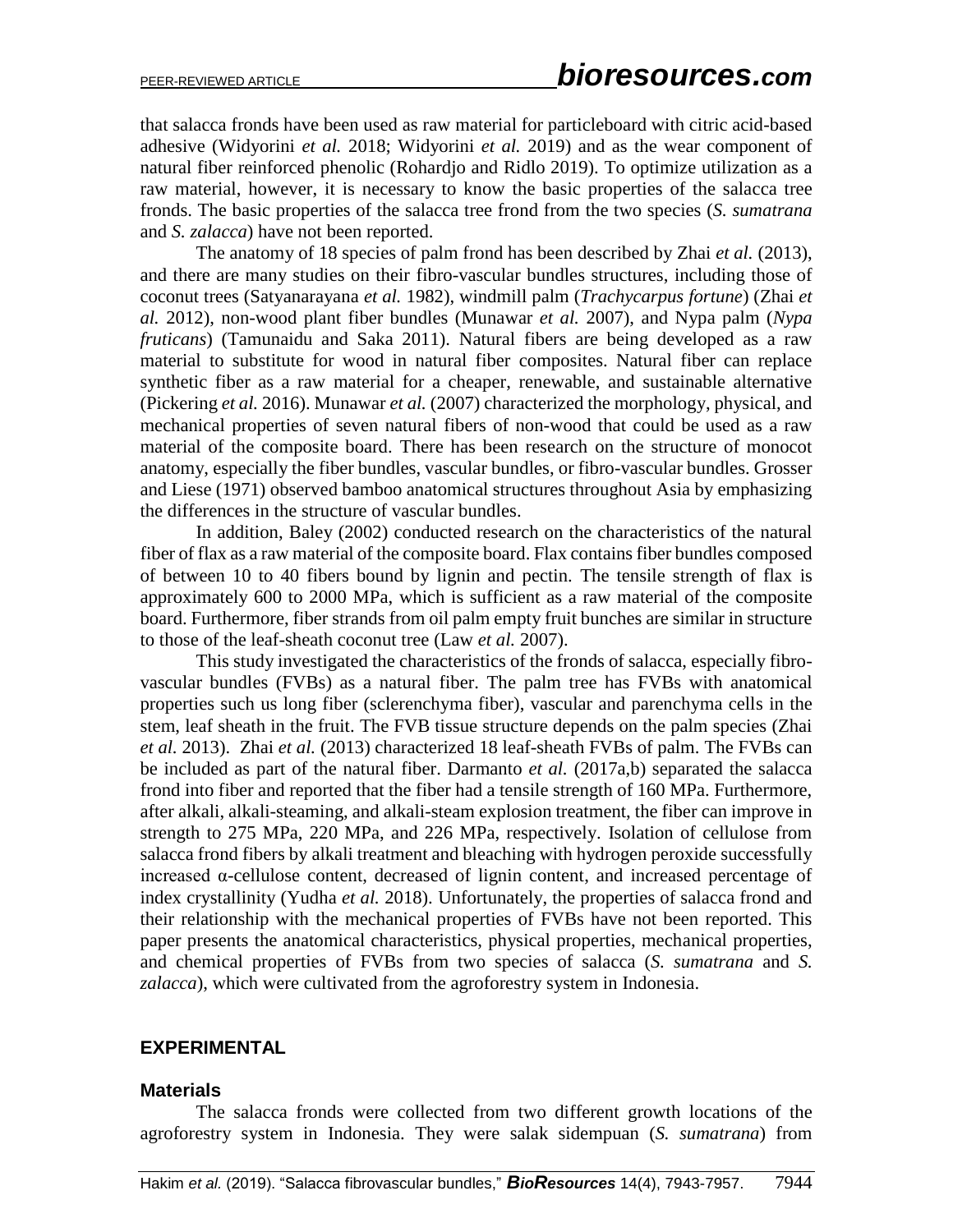Tapanuli Selatan (Province of Sumatera Utara), and salak pondoh (*S. zalacca*) from Sleman (Province of Yogyakarta). Sumatera Utara Province is located north of the equator, while Yogyakarta province is located south of the equator. The FVBs were obtained from the fronds of 15- to 25-year-old salacca trees. The fronds were hand-picked from the plant at the height of 5 cm from the main stem. Before being soaked in water, the leaf was removed from the main frond and was rinsed in cold water  $(23 \degree C)$  to remove soil and mud. The FVBs were collected after soaking in water for 4 weeks. The FVBs were air-dried to remove excess water and moisture prior to use in further experiments.

## **Methods**

#### *Sample preparation*

The specimen preparation for anatomical observation of salacca fronds in this study was based on the methods of Jansen *et al.* (1998). No more than two fronds of each salacca species were cut approximately 1 to 2 cm<sup>2</sup> on three positions of the transverse section. The three positions were observed based on the concept of the inner and outer vascular system developed by Zimmermann and Tomlinson (1972). The inner vascular system is that of the central transverse section, and the outer vascular system is that of the peripheral near cortex. In this research, the outer vascular system was divided into two parts, namely the convex vascular system part and concave vascular system part (Fig. 1A). Cross-section (transversal) orientations were prioritized as the focus of observations. To soften the specimens, the block specimens of the frond were immersed in a boiling water mixture of glycerin and water (1:10 volume ratio) for 2 h until the specimen became supersaturated. Transverse sections of the block specimens (10 to 15 µm thick) were cut using a sliding microtome with a metal knife. The samples were stained with safranin to highlight the area of fibro-vascular bundles.



**Fig. 1.** A. Pattern of transverse section for anatomical observation: (a) convex vascular system; (b) inner vascular system, and (c) concave vascular system. B: Mounting of FVB on the paper frame for mechanical testing

### *Observation of anatomical properties*

The anatomical properties of FVB included measurement of the number of FVBs per 4 mm<sup>2</sup> on the transverse section area, total transverse area of FVB, vascular tissue area, fiber tissue area, the ratio of vascular area to the total area, the ratio of non-vascular tissue area to the total transverse area, and the ratio vascular tissue area to the non-vascular tissue area. These parameters were measured to know relationship between anatomical and physical properties. The anatomical characteristics were observed with a light microscope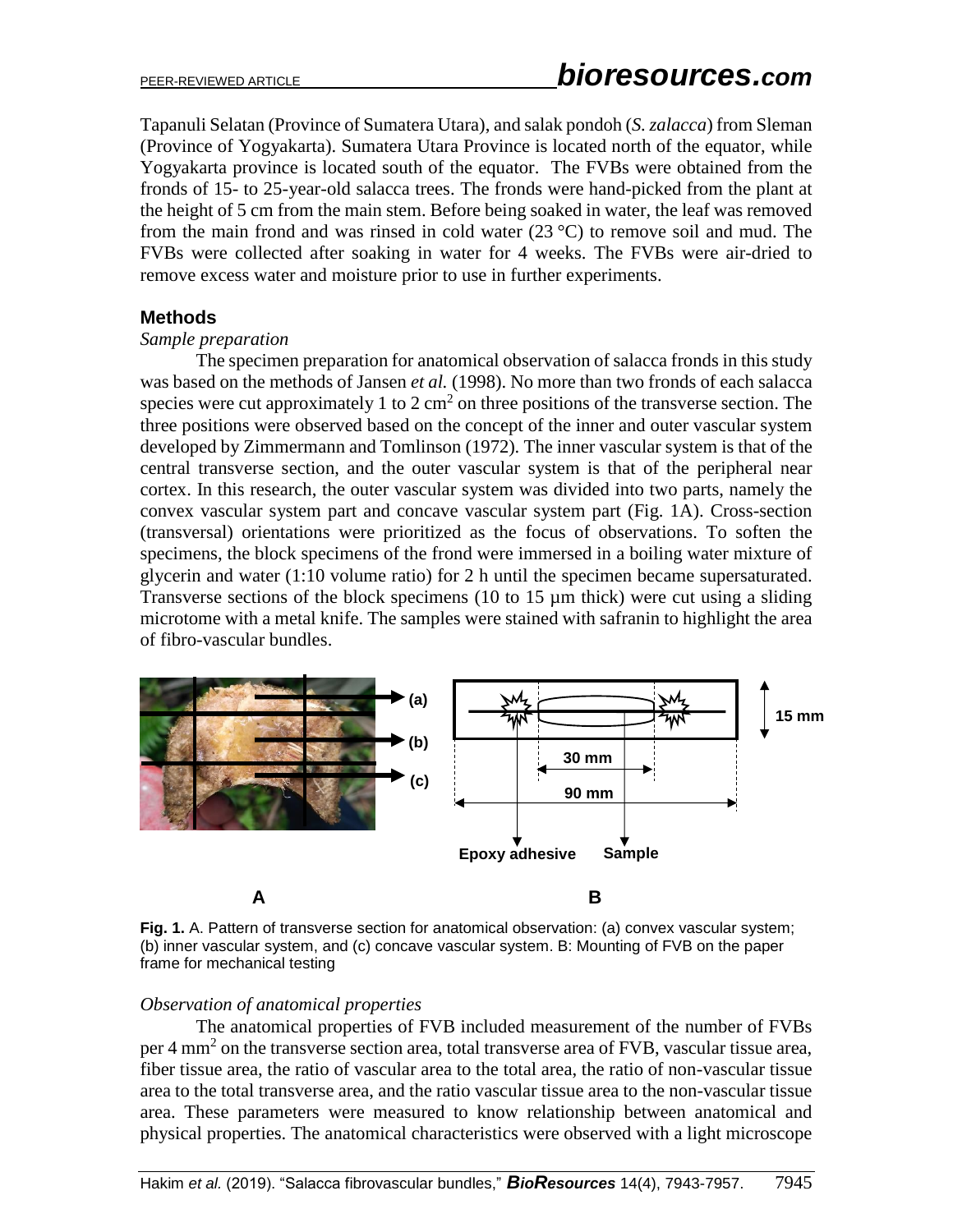(Olympus BX 51, Tokyo, Japan) equipped with a digital camera (Olympus DP 70, Tokyo, Japan) and imaging analysis software system (ImageJ; v.1.46r). The cell types, fibers, and vascular tissue localization were observed. Additionally, the number of sclerenchyma fibers and vascular tissue occupying the area of transverse sections were observed. Based on the Zhai *et al.* (2013) methods, the number of FVBs per 4 mm<sup>2</sup> was calculated on the transverse section. In this research, the number of FVBs per  $4 \text{ mm}^2$  was calculated on three positions of transverse sectional (the convex vascular system, concave vascular system, and inner vascular system). The ratio of vascular tissue area or sclerenchyma fiber to the total transverse sectional area of FVBs was calculated.

#### *Physical and mechanical properties measurement*

The FVBs were air-dried (moisture content: 8 to 12 wt%), and 100 replicates were measured. The specimen size was approximately 90 mm in length. The FVBs were fixed on paper frames with a 30 mm gauge length by medium-viscosity epoxy adhesives (ALF Epoxy adhesive, P.T Alfaglos, Semarang, Indonesia) according to the ASTM D-3379-75 (1989). Previously, the diameter of each FVBs was measured using a handheld digital microscope (dino-lite edge 3.0 AM73915MZTL, New Taipei City, Taiwan) and analyzed using dino-lite software V.2.0 at 100 samples of FVBs. The specimens were conditioned at 60% relative humidity and 20°C for a week before mechanical testing. The mechanical properties of FVBs were determined using a universal testing machine (Tensilon RTF 1350, Tokyo, Japan) with a crosshead speed of 1 mm/min. Prior to testing, the middle part of the supporting paper was cut (Fig. 1B).

### *Chemical content analysis*

According to ASTM D 1110-84 (2013), extractives were removed from the ovendried samples (2 g) by extraction with boiling water for 3 h. The weight loss from this step was defined as hot water extractive solubility. The ASTM D 1105-96 (2013) was used to prepare extractive-free samples. An ethanol-toluene mixture (ratio 1 L:427 mL) was used to remove the extractive of oven dried samples (2 g) by the Soxhlet extraction method for 4 h. For the extractive-free samples, the cellulose (ASTM D 1103-84 2013), hemicellulose (ASTM D 1104-84 2013), and lignin Klason (ASTM D 1106-84 2013) composition was determined. All analyses were conducted in triplicate.

# **RESULT AND DISCUSSION**

### **Anatomical Properties**

#### *Fibrovascular bundles of S. sumatrana*

The microscopic characteristic of frond shows the organization of the inner and outer of vascular system of *S. sumatrana*, as shown in Fig. 2A. The FVBs were different in position on the cross section; they were not uniform in size and shape. Zhai *et al.* (2013) divided FVBs into three types based on differences in diameter and location within a single frond. Type A is a rounded vascular tissue located in the central region of the FVB; type B is rounded/angular vascular tissue located in the marginal region of the FVB. Type C is aliform vascular tissue in the region of the fibro-vascular bundles. In the present research, the new types of FVBs were found on a different position of the vascular system. The outer vascular system between the convex and concave vascular system had a different shape of FVBs. Fibro-vascular bundles in the convex vascular system of the frond had a round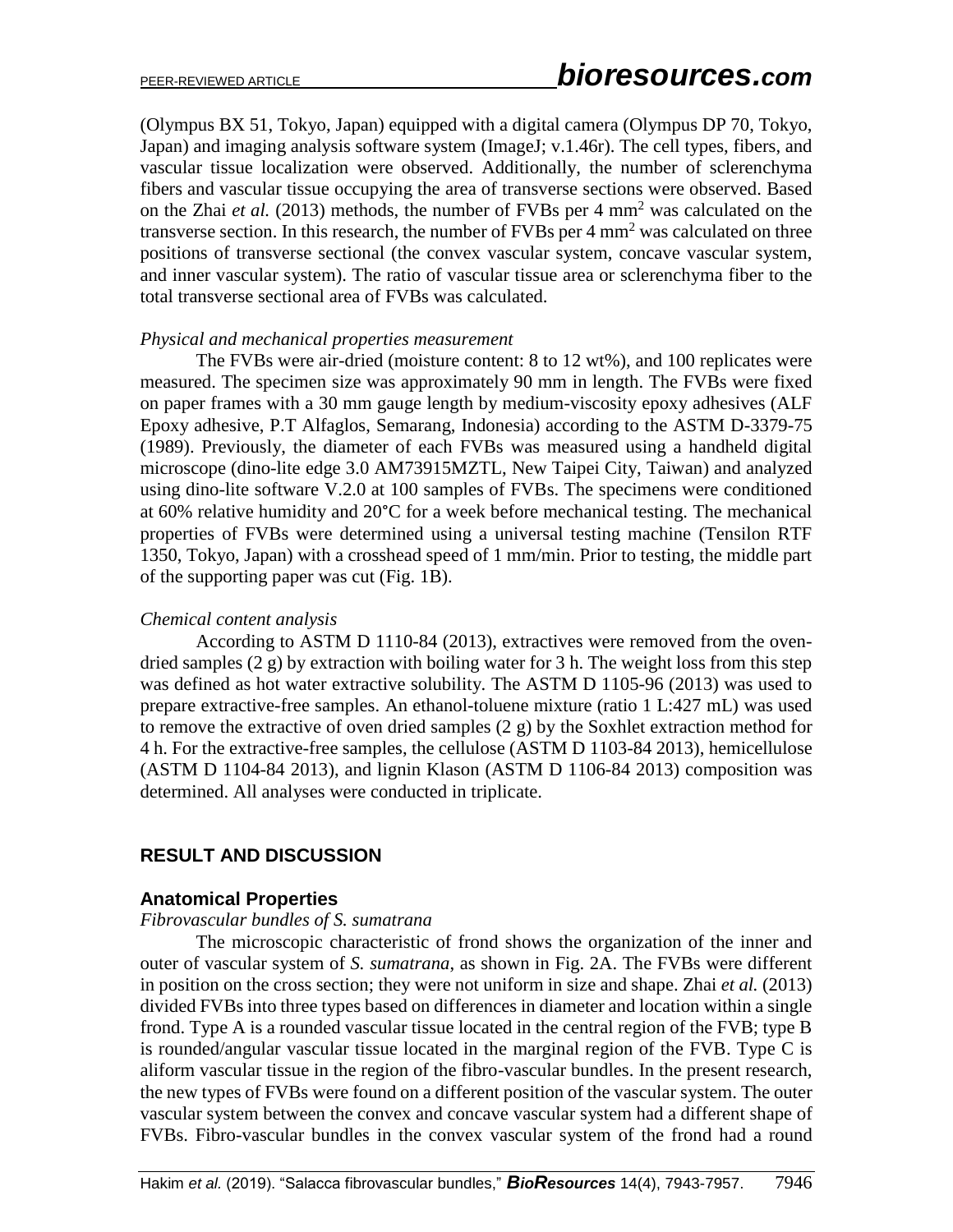shape, while those in the concave vascular system had an oval shape. The FVBs in the outer vascular system (peripheral area) of frond had wider sclerenchyma fibers than vascular tissue. The shape of FVBs in the inner vascular system of the frond was oval, but the vascular tissue had a wider area than the sclerenchyma fibers.

Vascular tissue is clear, but lumens are not uniform in size and shape in each position. The vascular tissue of FVB of *S. sumatrana* has several lumens, which consists of a large lumen that is surrounded by a small lumen (Fig. 2A). Generally, the sclerenchyma fibers is around the vascular tissue for each FVB, but the tissue area was different for each transverse sectional of FVBs.



**Fig. 2.** Transverse sectional image of frond fibro-vascular bundles: A: *S. sumatrana*, B: *S. zalacca*, (a) convex vascular system, (b) inner vascular system, and (c) concave vascular system

# *Fibrovascular bundles of S. zalacca*

The transverse sectional of the FVBs of *S. zalacca* is illustrated in Fig. 2B. According to the classification by Zhai *et al.* (2013), the FVB of *S. zalacca* was almost similar with type C, but the aliform pattern was not clear in the convex and inner vascular system. The vascular tissue of the FVB of *S. salacca* has several lumens, but the lumen was dominated by a wide area. FVBs in the convex vascular system and the inner vascular system of frond had sclerenchyma fibers that did not encircle vascular tissue. Furthermore, the shape of FVB in the convex vascular system was oval. The FVB in the concave vascular system were oval, but the sclerenchyma fibers around the vascular tissue different with the FVB in the convex vascular system. The shape of FVB in the inner vascular system of the frond was round, and the vascular tissue had a wider area compared with the sclerenchyma fibers.

Generally, the salacca vascular tissue had a different type on each position based on wide area of vascular tissue and sclerenchyma fibers. Rüggeberg *et al.* (2009) reported that the vascular bundles of stem of the Mexican fan palm (*Washingtonia robusta)* had a different type between stem periphery and cortical zone. They were classified of the vascular tissue type based on cell wall thickness. The vascular tissue type on inner position of salacca frond had a wider area compared with the sclerenchyma fibers, and types D and E tissues were found. These two types of FVB showed correlation to the phylogenetic classification by Dransfield *et al.* (2005; 2008), as illustrated in Table 1.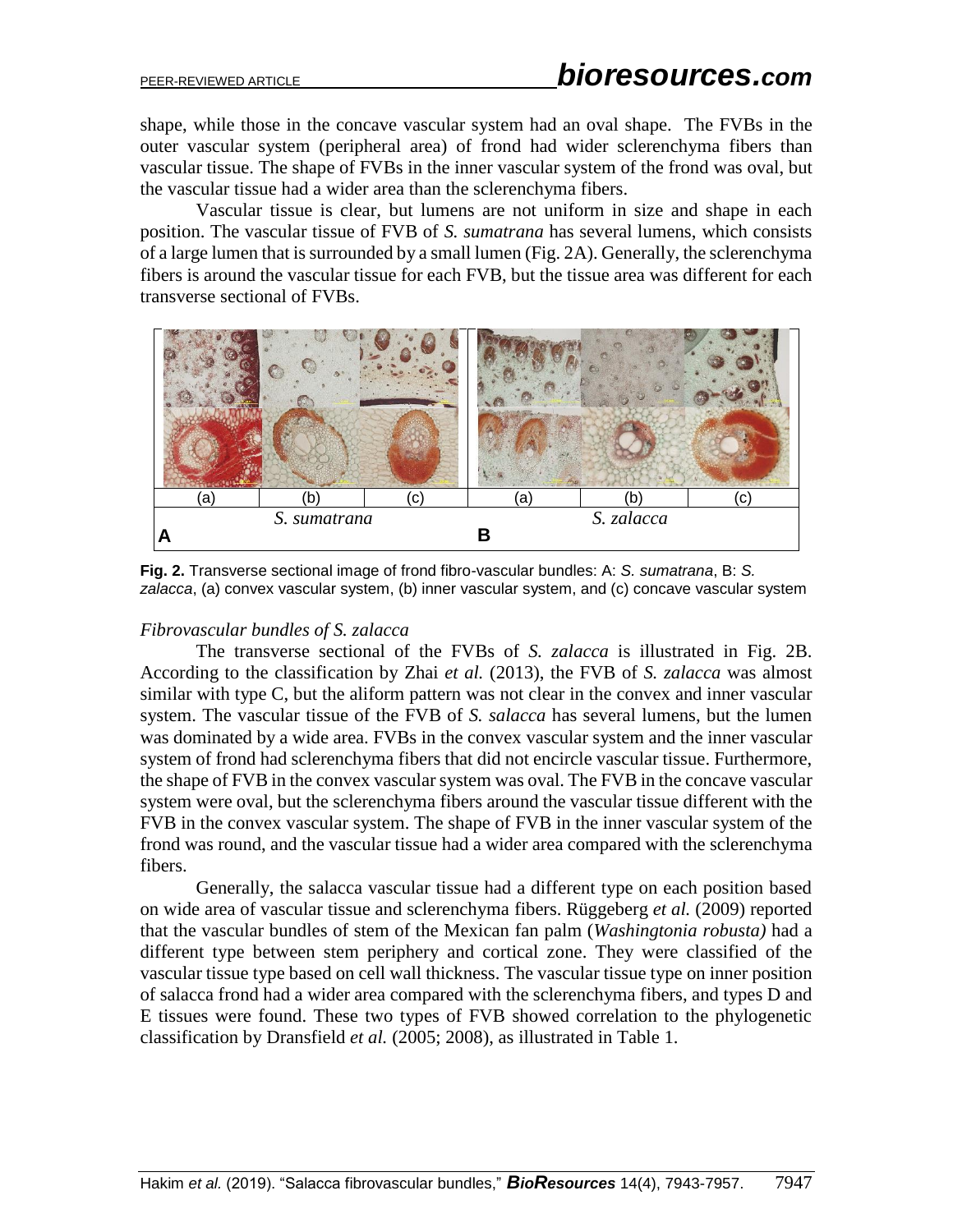|                                                    | Table 1. Type of Vascular Tissue in FVBs of Salacca Compared to FVBs of 14 |
|----------------------------------------------------|----------------------------------------------------------------------------|
| Genera of palm (Arecaceae) from Zhai et al. (2013) |                                                                            |

| Family    | Subfamily    | <b>Tribe</b>     | Subtribe    | Genus         | Vascular tissue type         |  |
|-----------|--------------|------------------|-------------|---------------|------------------------------|--|
|           |              |                  |             | <b>Butia</b>  |                              |  |
|           | ARECOIDEAE   |                  | Attaleinae  | Cocos         |                              |  |
|           |              |                  |             | Syagrus       |                              |  |
|           |              | Cocoseae         | Elaeidinae  | Elaeis        | Type A (Zhai et al.<br>2013) |  |
|           |              | <b>Borasseae</b> | Hyphaeninae | Medamia       |                              |  |
|           |              | Phoeniceae       |             | Phoenix       |                              |  |
|           |              |                  |             | Arenga        |                              |  |
|           | CORYPHOIDEAE | Caryoteae        |             | Coryota       | Type B (Zhai et al<br>2013)  |  |
| ARECACEAE |              | Corypheae        |             | Corypha       |                              |  |
|           |              | Sabaleae         |             | Sabal         |                              |  |
|           |              | Trachycarpeae    |             | Washingtoniae |                              |  |
|           |              |                  | Livistoniae | Livistona     |                              |  |
|           |              |                  | Rhapidinae  | Trachycarpus  | Type C (Zhai et al.<br>2013) |  |
|           |              |                  |             | Rhapis        | Type A (Zhai et al.<br>2013) |  |
|           | CALAMOIDEAE  |                  | Salaccinae  | Salacca       |                              |  |
|           |              |                  |             | S. sumatrana  | Type D (the new type)        |  |
|           |              | Calamae          |             | S. zalacca    | type E (the new type)        |  |

Note: The table shows the phylogenetic classification of genera of palms (Arecaceae), redrawn from Dransfield *et al.* (2005; 2008). The gray area is occupied by sclerenchyma fibers and the white area by a vascular tissue.

#### *Anatomical properties of fibro-vascular bundles*

The frequency of FVB in *S. sumatrana* was between 3 to 5 FVB per 4 mm<sup>2</sup> in the convex vascular system 1 to 2 FVB per 4 mm<sup>2</sup> in the concave vascular system, and 0 to 1 FVB per 4 mm<sup>2</sup> in the inner vascular system. Similar to *S. sumatrana*, the frequency of FVBs in *S. zalacca* only differed in the convex vascular system of frond, where values were between 3 to 4 FVB per 4  $mm<sup>2</sup>$ .

The total transverse area of FVBs of the *S. sumatrana* and *S. zalacca* was  $0.589 \pm$ 0.17 mm<sup>2</sup> and  $0.455 \pm 0.10$  mm<sup>2</sup>, respectively. The difference between FVB and natural fibers (fiber bundles) was found in vascular tissue in FVB, but the vascular tissue was not found in natural fibers. Vascular tissue contains vessels that improve porosity properties. Increasing the lumens (like a vessel in the vascular tissue) increases the porosity and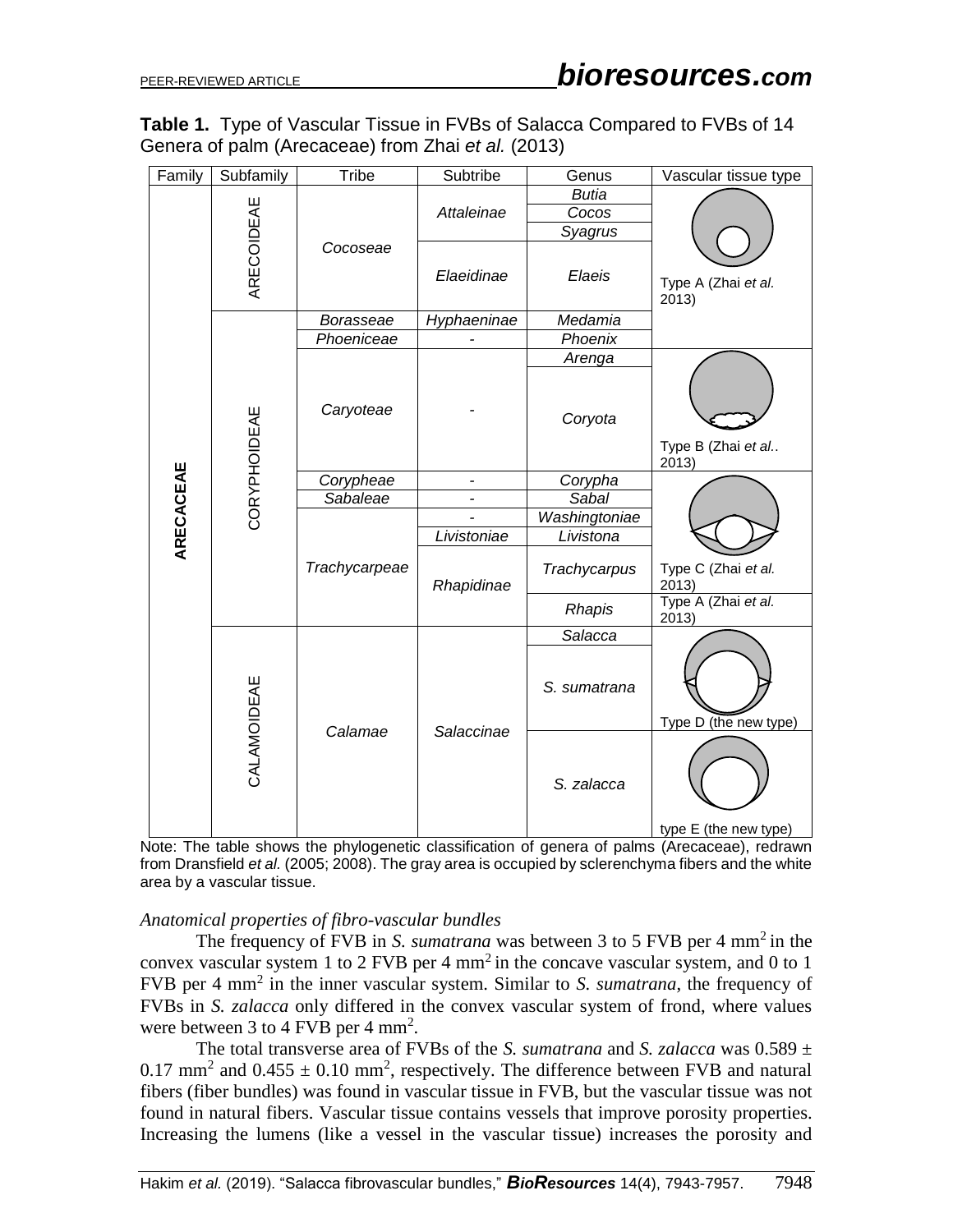decreases the density of the fiber (Baley 2002; Munawar *et al.* 2007). Thus, the presence of non-vascular tissue increases density. In this research, vascular and non-vascular tissue areas were calculated. The vascular tissue area of FVB *S. sumatrana* and *S. zalacca* were  $0.059 \pm 0.01$  mm<sup>2</sup> and  $0.054 \pm 0.14$  mm<sup>2</sup>, compared with the non-vascular tissue area at  $0.531 \pm 0.15$  mm<sup>2</sup> and  $0.401 \pm 0.09$  mm<sup>2</sup>, respectively. The ratio of vascular tissue to nonvascular tissue of FVB in *S. sumatrana* and *S. zalacca* were  $11.25 \pm 0.87\%$  and  $13.83 \pm 0.87\%$ 3.29%, respectively. Based on these results, the density of the FVB in *S. sumatrana* was higher than in *S. zalacca*. The ratio of vascular tissue and the total area of FVB in *S. sumatrana* was lower than in *S. zalacca*; the ratio of non-vascular compared with the total area of FVB in *S. sumatrana* was higher than in *S. zalacca.*

|                                                                | Species of snake fruit |                  |  |
|----------------------------------------------------------------|------------------------|------------------|--|
| Properties                                                     | S. sumatrana           | S. zalacca       |  |
| Number of fibro-vascular bundles per 4 mm <sup>2</sup>         |                        |                  |  |
| Convex vascular system of frond                                | $3 - 5$                | $3 - 4$          |  |
| Inner vascular system of frond                                 | $1 - 2$                | $1 - 2$          |  |
| Concave vascular system of frond                               | $0 - 1$                | $0 - 1$          |  |
| Total transverse area of FVBs (mm <sup>2</sup> )               | $0.589 \pm 0.17$       | $0.455 \pm 0.10$ |  |
| Vascular tissue area (mm <sup>2</sup> )                        | $0.059 \pm 0.01$       | $0.054 \pm 0.14$ |  |
| Non-vascular tissue area (mm <sup>2</sup> )                    | $0.531 \pm 0.15$       | $0.401 \pm 0.09$ |  |
| Ratio of vascular tissue area to total transverse area of FVBs | $9.92 \pm 0.70$        | $12.08 \pm 2.40$ |  |
| (%)                                                            |                        |                  |  |
| Ratio of non-vascular tissue area to total transverse area of  | $90.07 \pm 0.70$       | $87.92 \pm 2.40$ |  |
| $FVBs$ $(\%)$                                                  |                        |                  |  |
| Ratio vascular tissue area to non-vascular tissue area (%)     | $11.25 \pm 0.87$       | $13.83 \pm 3.29$ |  |

| Table 2. Anatomical Properties of Salacca FVBs |  |
|------------------------------------------------|--|
|------------------------------------------------|--|

# **Chemical Properties**

Table 3 shows the chemical compositions of FVB of *S. sumatrana* and *S. zalacca*. Chemical analysis of *S. sumatrana* FVB indicated that the main components are α-cellulose (44.6%), hemicellulose (31.4%), and lignin (33.0%). For *S. zalacca*, the main components are α-cellulose (41.8%), hemicellulose (36.4%), and lignin (27.9%). Darmanto *et al.* (2107) reported that the major components of a single fiber in *S. zalacca* are cellulose (47.2%), holocellulose (79.1%), and lignin (22.3%). These results were relatively higher in cellulose and lower in lignin compared to the current study, and the hemicellulose was relatively similar to the results obtained here. Tomimura (1992) reported the lignin content of vascular bundles of oil palm trunk was 15.7%, which is comparable to the present result (33.0% for *S. sumatrana* and 27.9% for *S. zalacca*). However, the main components of oil palm trunk are 73.1% holocellulose, 41.0% α-cellulose, and 24.5% lignin (Khalil *et al.* 2008), and Abe *et al.* (2013) also reported that the main chemistry component of oil palm vascular bundles were α-cellulose (42.5%), hemicellulose (37.6%), and lignin (16.1%). These results were relatively similar to those obtained in this study. The Klason lignin content of fibrovascular bundles from the different 18 species, as determined by Zhai *et al.* (2013), have a mean value of 29.6%, which is relatively higher than fibrovascular bundles of salacca frond. In addition, Fathi *et al.* (2014) observed the topochemical distribution of lignin in vascular bundles by UV-microspectrophotometry (UMSP) and stated that there is a relationship between degree of lignification and the tensile strength properties of vascular bundle of coconut wood. Tensile strength increased with a decreasing of lignification.

Furthermore, the chemistry component that soluble in hot water of *S. sumatrana*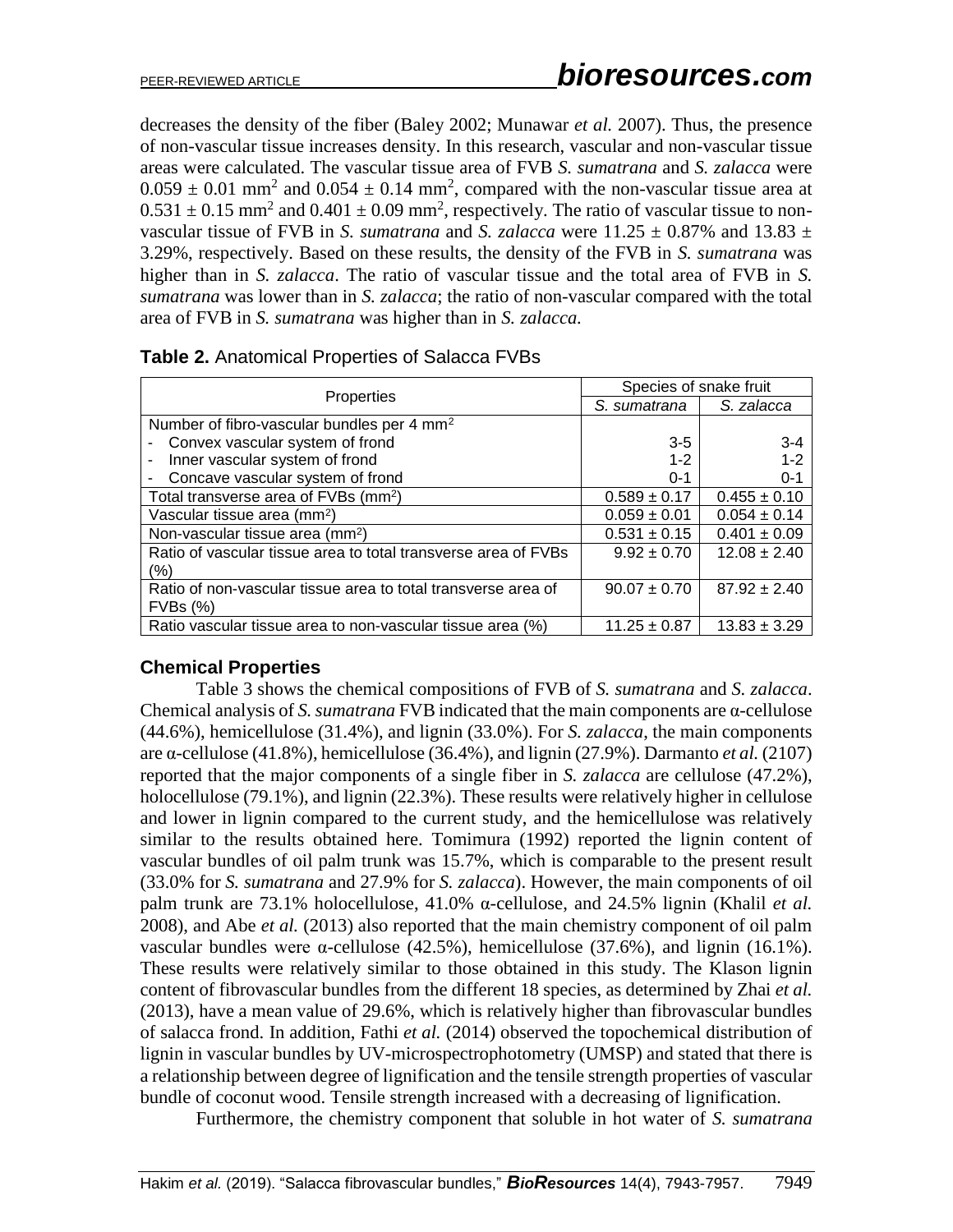and *S. zalacca* were 55% and 2.96%, soluble in ethanol-toluene were 25.00% and 18.54%, and ash content were 0.89% and 1.28%, respectively. Tomimura (1992) reported that the ash content of vascular bundles of oil palm trunk is 2.2% higher than FVB from salacca frond. Abe *at al.* (2013) stated the extractive component of vascular bundles of coconut wood is 2.54 % lower than FVBs from salacca frond.

| Chemical content of FVB    | Species of snake fruit |                  |  |
|----------------------------|------------------------|------------------|--|
|                            | S. sumatrana (%wt)     | S. zalacca (%wt) |  |
| Cellulose                  | 44.60                  | 41.75            |  |
| Hemicellulose              | 31.36                  | 36.39            |  |
| Klason Lignin              | 33.00                  | 27.90            |  |
| Solubility in Hot water    | 5.55                   | 2.96             |  |
| Solubility Ethanol-toluene | 25.00                  | 18.54            |  |
| Solubility Ash content     | 0.89                   | 1.28             |  |

# **Table 3.** Chemical Properties of Salacca FVBs

# **Physical and Mechanical Properties**

The physical and mechanical properties of FVBs of salacca frond are shown in Table 4. The average diameter of FVBs in *S. sumatrana* and *S. zalacca* was  $0.047 \pm 0.14$ mm and  $0.036 \pm 0.01$  mm, respectively. The density of FVBs of *S. sumatrana*  $(0.46 \pm 0.15)$  $g/cm<sup>3</sup>$ ) was higher than *S. zalacca* (0.35  $\pm$  0.11 g/cm<sup>3</sup>). Furthermore, in the natural fiber, such us non wood plant fiber bundles which was described by Munawar *et al.* (2007), the density of fiber bundles decreases with increasing diameter of fiber bundles. Unfortunately, Baley (2002) reported that flax fiber shows a different relationship, whereby the size of lumens of flax fiber increased with the increasing of diameter. Increasing the lumen size will increase the porosity of the fiber and decrease the density of the fiber. In this research, FVBs of salacca has a vascular tissue that make the porosity. Increasing the porosity of the FVBs will decrease the density.

| Physical and Mechanical properties of Fibro- | <b>Species of Snake Fruit</b> |                     |
|----------------------------------------------|-------------------------------|---------------------|
| vascular Bundles                             | S. sumatrana                  | S. zalacca          |
| Diameter (mm)                                | $0.047 \pm 0.14$              | $0.036 \pm 0.01$    |
| Density $(g/cm3)$                            | $0.46 \pm 0.15$               | $0.35 \pm 0.11$     |
| Tensile strength (MPa)                       | $212.75 \pm 97.78$            | $193.51 \pm 47.39$  |
| Young' modulus (GPa)                         | $3.03 \pm 0.91$               | $2.25 \pm 0.60$     |
| Specific tensile strength (MPa)              | $495.69 \pm 236.86$           | $602.30 \pm 215.85$ |
| Specific young' modulus (GPa)                | $7.09 \pm 2.5$                | $6.93 \pm 2.36$     |

**Table 4.** Physical and Mechanical Properties of Salacca FVBs

Typical stress-strain (S-S) curves for FVB from two salacca species are illustrated in Fig. 3. The S-S curve between *S. sumatrana* and *S. zalacca* shows breakage at 13.7% and 10.5%, respectively. The breakage strain of single fibro-vascular bundles of salacca showed much higher values than those in non-timber plants, including flax (3.3%), jute (8.2%), seagrass (3.4%), sisal (3 to 7%), abaca/banana (1 to 3.5%), ramie bast fiber, sanseviera leaf fiber, pineapple leaf fiber (2 to 6%) (Satyanarayana *et al.* 1982; Baley 2002; Munawar *et al.* 2007); *Cocos nucifera* L (9%), *Butia capitate* (Mart.) Becc. (11%), *Rhapis excels* (Thunb) A. Henry (11%), *Corypha umbraculifera* L (10%), *Trachycarpus fortune* (Hook) H. Wendl. (12%), and *Sabal umbraculifera* Mart. (13%) (Zhai *et al.* 2013); maize fiber bundles (2.5-3%) (Huang *et al.* 2016); vascular bundles of royal palm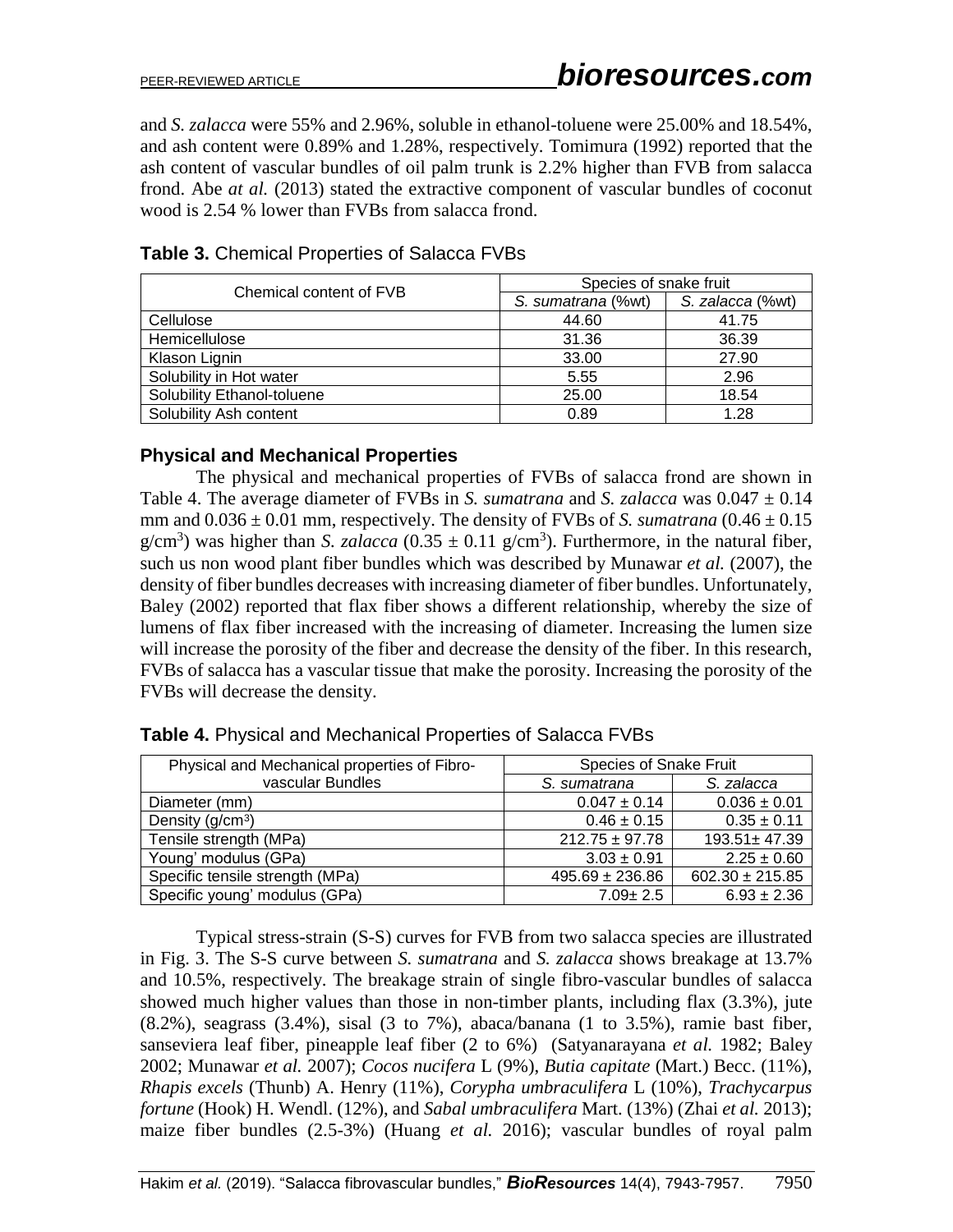(*Roystonea regia*) (1.5%) (Wang *et al.* 2014); Coconut palm wood (1 to 2%) (Fathi, and Frühwald 2014).

Unfortunately, the breakage values were lower than windmill palm (*Trachycarpus fortunei*) (39.5 to 55.2%) (Zhai *et al.* 2012); Coconut husk fiber (24%) (Munawar *et al.* 2007); *Syagrus romanzoffiana* (Cham.) Glassman (25%), *Elaeis guineensis* Jacq. (17%), *Medemia nobilis* (hildebrant and H. Wendl.) Gall. (24%), *Phoenix dactylifera* L. (25%), *Phoenix roebelenii* O'brien. (21%), *Caryota monostachya* Becc. (40%), *Caryota urens* L. (62%), and *Washingtonia filifera* (Linden ex Andre) H. Wendl. ex de Bary. (21%). (Zhai *et al.* 2013).

The tensile strength FVBs of *S. sumatrana* and *S. salacca* were 212.75 ± 97.78 MPa and 193.51 $\pm$  47.39 MPa, respectively, and the specific tensile strength were 495.69  $\pm$ 236.86 MPa and  $602.30 \pm 215.85$  MPa, respectively (Table 4). The values of the tensile strength were lower than fibrovascular bundles of *Elaeis guineensis* frond (228 MPa) (Zhai *et al.* 2013); natural fiber, including ramie bast (849 MPa), pineapple leaf (654 MPa), kenaf bast (473 MPa), Sanseviera leaf (562 MPa), sisal leaf (375 MPa), and abaca leaf (452 MPa) (Munawar *et al.* 2007); flax (1339 MPa), jute (466 MPa), seagrass (573 MPa), sisal (568– 640 MPa) (Satyanarayana *et al.* 1982; Baley 2002; Razera and Frollini 2003; Davies *et al.* 2007). Interestingly, previous research by Darmanto *et al.* (2017a,b), reported that the tensile strength without alkali treatment was lower than values the present research, but these values were successfully increased by alkali treatment, alkali-steam treatment, and alkali-steam explosion treatment (275 MPa, 220 MPa, and 225.75 MPa, respectively). In addition, the tensile strength of FVBs of salacca frond were higher than coconut husk fiber (137 MPa) (Munawar *et al.* 2007) and fibrovascular bundles of 17 genera palm had been investigated by Zhai *et al.* (2013).

The Young's modulus of FVBs of *S. sumatrana* and *S. salacca* were  $3.03 \pm 0.91$ and  $2.25 \pm 0.60$  GPa, respectively and the specific Young's modulus were  $7.09 \pm 2.5$  and  $6.93 \pm 2.36$  GPa, respectively (Table 4). The Young's modulus of FVBs salacca were lower than those of flax (58 GPa), jute (26.5 GPa), seagrass (19.8 GPa) (Satyanarayana *et al.* 1982; Baley 2002; Davies *et al.* 2007); ramie bast (28.4 Gpa), pineapple leaf (27 GPa), kenaf bast (25.1 GPa), sanseiviera leaf (14.0 GPa), abaca leaf (12.9 GPa), and sisal leaf (9.1 GPa) (Munawar *et al.* 2007). The Young's modulus of *S. sumatrana* were higher than FVBs of 17 genera palm were investigated by Zhai *et al.* (2013), unfortunately, the Young's modulus of *S. salacca* were lower than *Arenga engleri* (2.9 GPa), *Butia capitata* (2.5 GPa) and *Rhapis excelsa* (2.9 GPa) (Zhai *et al.* 2013).



**Fig. 3.** Typical stress-strain curve of single fibro-vascular bundles of Salacca frond. SS: *S. sumatrana* and Sz: *S. zalacca*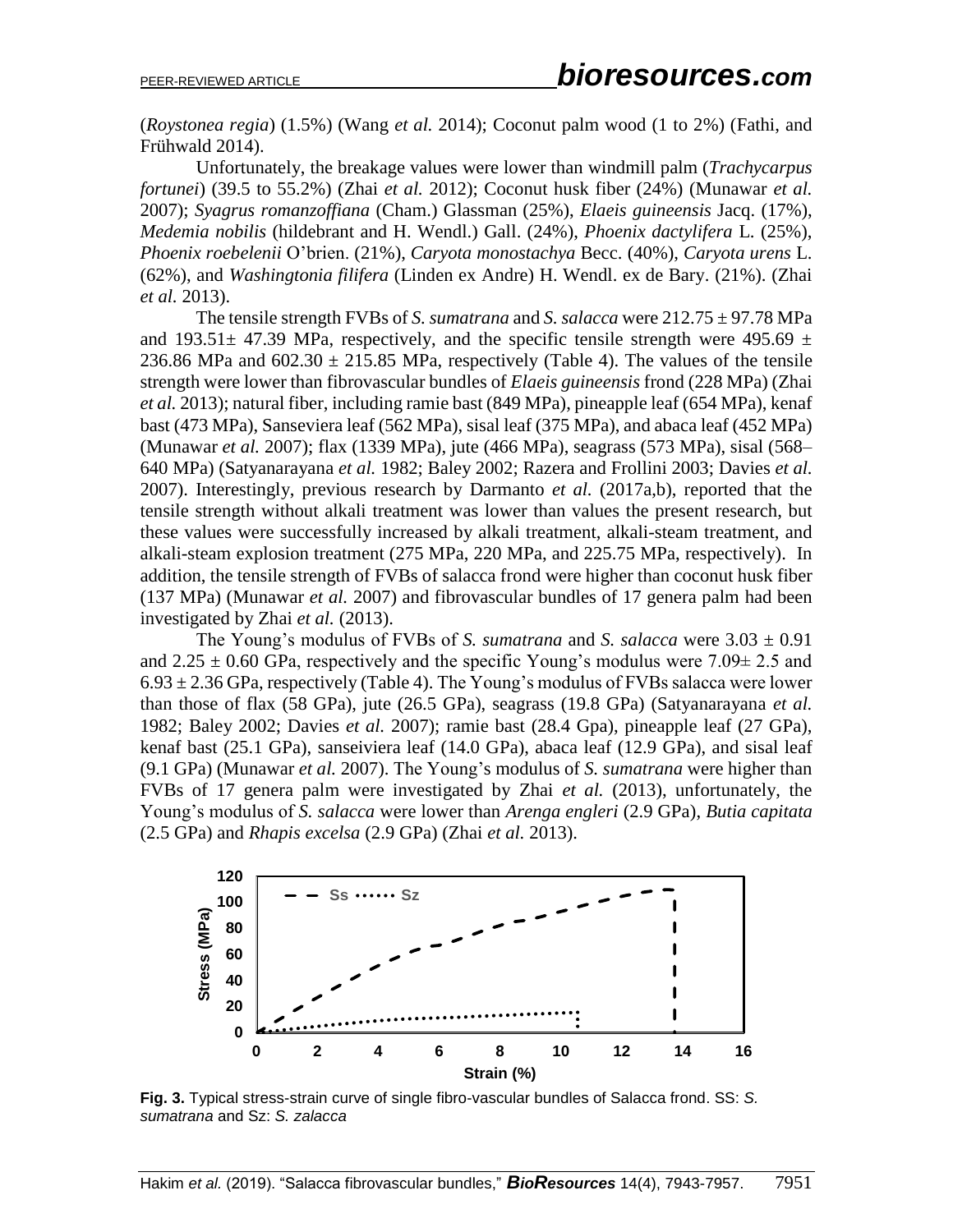#### **Relationships between Physical and Mechanical Properties**

The relationship between physical and mechanical properties from *S. sumatrana* and *S. zalacca* are illustrated in Figs. 4 and 5. The curves show an increasing trend in the diameter of FVB, with decreasing trends in the tensile strength and Young's modulus in two fibro-vascular bundles of frond salacca species. Zhai *et al.* (2013) reported that the tensile strength and Young's modulus showed a decreasing trend with the increase in the diameter of fibrovascular bundles of 18 genera of palm. These conclusions are consistent with phenomenon that have been reported for fiber bundles of flax (Baley 2002), ramie bast, abaca leaf fiber, and pineapple leaf fiber, sansevieria leaf fiber, sisal leaf fiber, coconut husk fiber, and kenaf bast fiber (Munawar *et al.* 2007). Zhai *et al*. (2012) reported that the thick-walled sclerenchyma fibers predominantly contribute to the mechanical properties of fibrovascular bundles in windmill palm, while vessel and phloem tissues tend to reduce mechanical strength.

The relationships between density and mechanical properties showed that the increasing trend of density is directly proportional to the increase in tensile strength and Young's modulus in two fibro-vascular bundles of frond salacca species. Density of the FVBs influenced the ratio of the vascular tissue to the total transverse area of FVBs. The higher of the ratio of the vascular tissue to the transverse area of FVBs will decrease density, and would be a factor that affects mechanical properties. Zhai *et al.* (2012) investigated the tensile strength of windmill palm (*Trachycarpus fortunei*) fiber bundles and its structural implications and reported that the fiber in the fibro-vascular bundles plays a role in increasing mechanical properties, whereas the presence of vessels and phloem tends to reduce mechanical properties.



**Fig. 4.** Relationships between diameter and tensile strength (P< 0.000 \*\*); density and tensile strength (P< 0.017\*); diameter and Young's modulus (P< 0.033\*); and density and Young's modulus (P< 0.000 \*\*) of single fibro-vascular bundles of *S. sumatrana* frond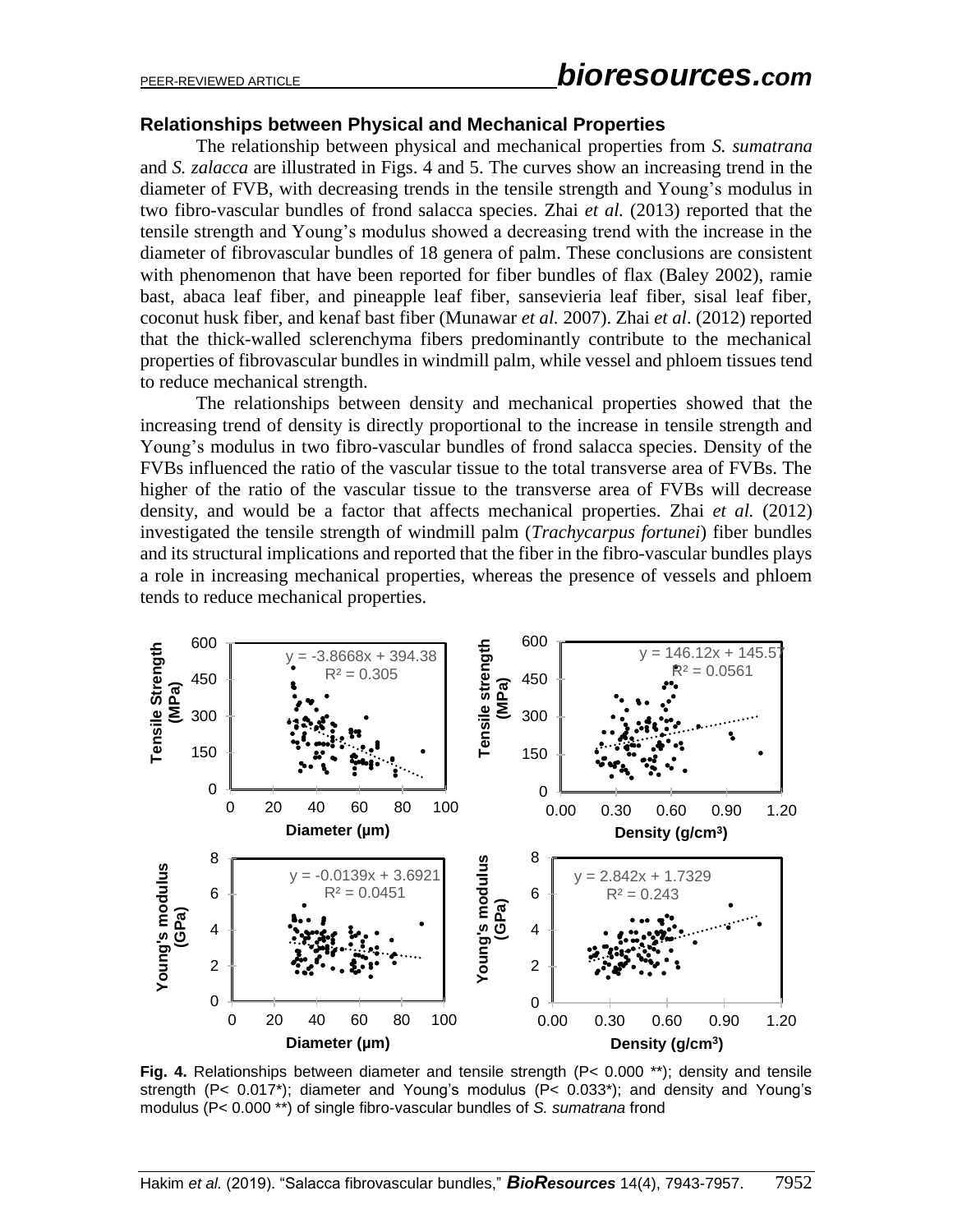The results indicated that the physical properties (density and diameter) and mechanical properties (tensile strength and Young's modulus) of the fibrovascular bundles are closely related to the anatomical characteristics. For the *S. sumatrana*, the relationships between diameter and tensile strength; and between density and Young's modulus is significantly higher. Unfortunately, the relationship between density and tensile strength; between diameter and Young's modulus is significantly lower. For the *S. zalacca*, the relationship between diameter and tensile strength, between density and tensile strength, and between density and Young's modulus is significantly higher, only the relationship between diameter and Young's modulus was found not to be significant. In addition, a low R-squared value indicates that the relationships between tensile strength with density and diameter were weak. There were might other factors which influence relationships between tensile strength with density and diameter. We presume that FVBs porosity contributes to it. Furthermore, the FVBs contain vascular tissues which mostly consist of high porosity vessels.



**Fig. 5.** Relationships between diameter and tensile strength (P< 0.000\*\*); density and tensile strength (P< 0.000\*\*); diameter and Young's modulus (P< 0.191<sup>ns</sup>); and density and Young's modulus (P< 0.000\*\*) of single fibro-vascular bundles of *S. zalacca* frond

Based on the result of physical and mechanical properties, this research concluded that the tensile strength and Young's modulus showed a decreasing tendency with an increase in the diameter of the fibrovascular bundles. But, the increase density of the fibrovascular bundles showed that increasing tendency the tensile strength and Young's modulus. In the future, FVBs can be used as an alternative raw material as a substitute for wood in the manufacture of structural composite boards based on fibrovascular bundles such as oriented composite board.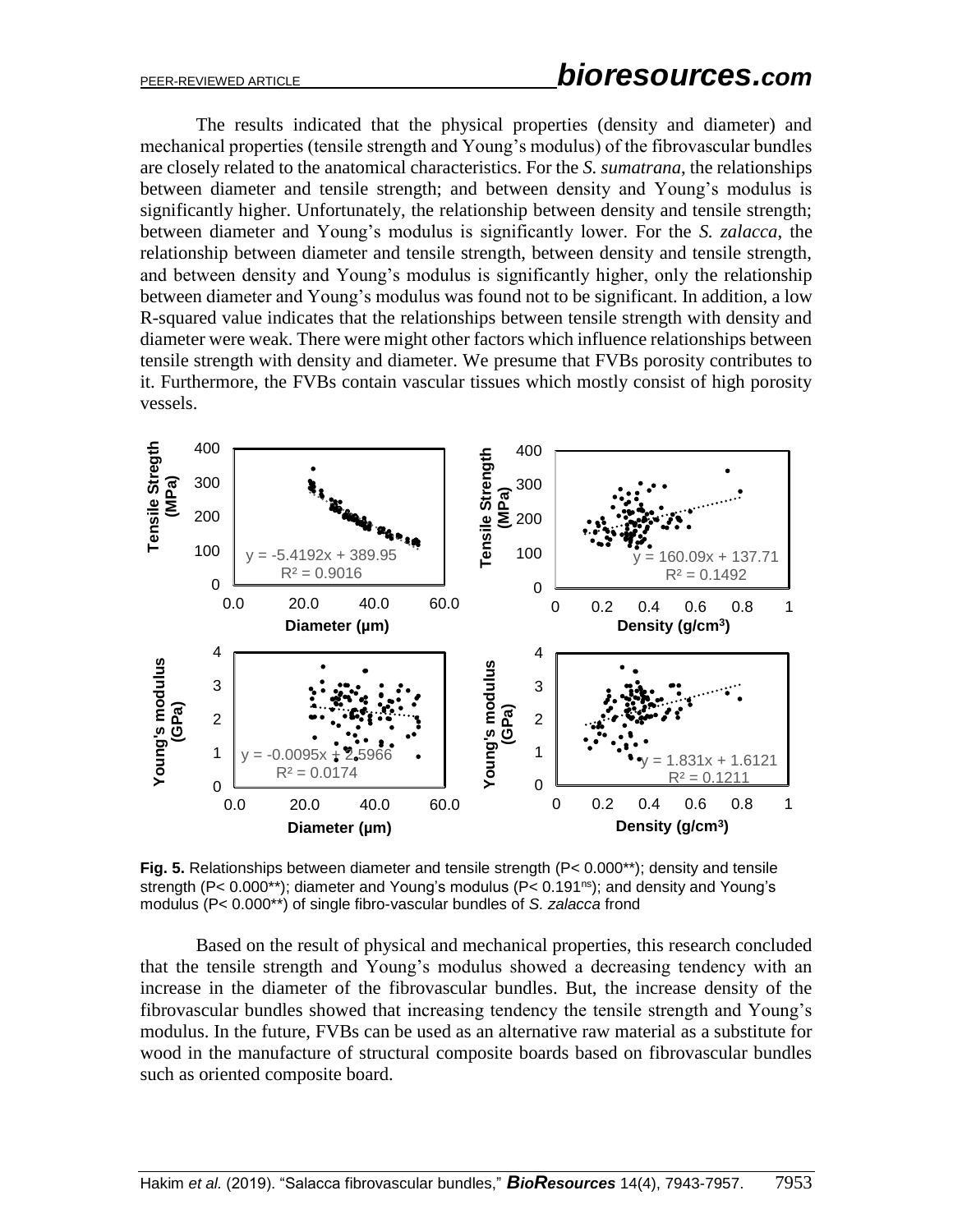# **CONCLUSIONS**

- 1. Salacca frond has a different type of vascular tissue between inner and outer vascular system. In the inner position, the shape of vascular tissue of *S. sumatrana* frond is oval, while shape of vascular tissue of *S. salacca* frond is round. But, for both of them, the vascular tissue had a wider area than the sclerenchyma tissue.
- 2. In the outer position of *S. sumatrana* frond, both of convex vascular and concave vascular have a different type of vascular tissue. Fibro-vascular bundles (FVBs) in the convex vascular system of the frond have a round shape, while those in the concave vascular system have an oval shape. The FVBs in the outer vascular system (peripheral area) of frond have wider sclerenchyma tissue than vascular tissue.
- 3. In the outer position of *S. zalacca* frond, the shape of vascular tissue in the convex and concave vascular system is oval, but the sclerenchyma tissue has different shape between the convex and concave vascular system.
- 4. The major chemical content of FVBs is relatively similar to the previous research about other species of fibrovascular bundles.
- 5. In this research, relationships were found between the physical (diameter and density) and mechanical (tensile strength and Young's modulus) properties of fibro-vascular bundles of salacca frond.
- 6. The FVBs is recommended to be an alternative raw material in the manufacture of oriented composite board.

# **ACKNOWLEDGMENTS**

The authors are grateful to the Indonesian Endowment Fund for Education (LPDP), Ministry of Finance, Republic of Indonesia, for the doctoral scholarship by BUDI-DN scheme (Awardee No: 20161141030090), and Ministry of Research, Technology and Higher education, Republic of Indonesia. Special thanks to Nafeeza Ayu, till we meet in Jannah.

# **REFERENCES CITED**

- Abe, H., Murata, Y., Kubo, S., Watanabe, K., Tanaka, R., Sulaiman, O., Hashim, R., Ramle, S. F. M., Zhang, C., Noshiro, S., and Mori, Y. (2013). "Estimation of the ratio of vascular bundles to parenchyma tissue in oil palm trunks using NIR spectroscopy," *BioResources* 8(2), 1573-1581.
- ASTM D 1102-84. (2001). "Standard test method for ash in wood," ASTM International West Conshohocken, USA.
- ASTM D 3379-75 (1989). "Standard test method for tensile strength and Young's modulus for high-modulus single-filament materials," ASTM International, West Conshohocken, USA.
- ASTM D1103-84 (2013). "Standard test method for alfa-cellulose in wood," ASTM International, West Conshohocken, USA.
- ASTM D1104-84 (2013). "Standard test method for holocellulose in wood," ASTM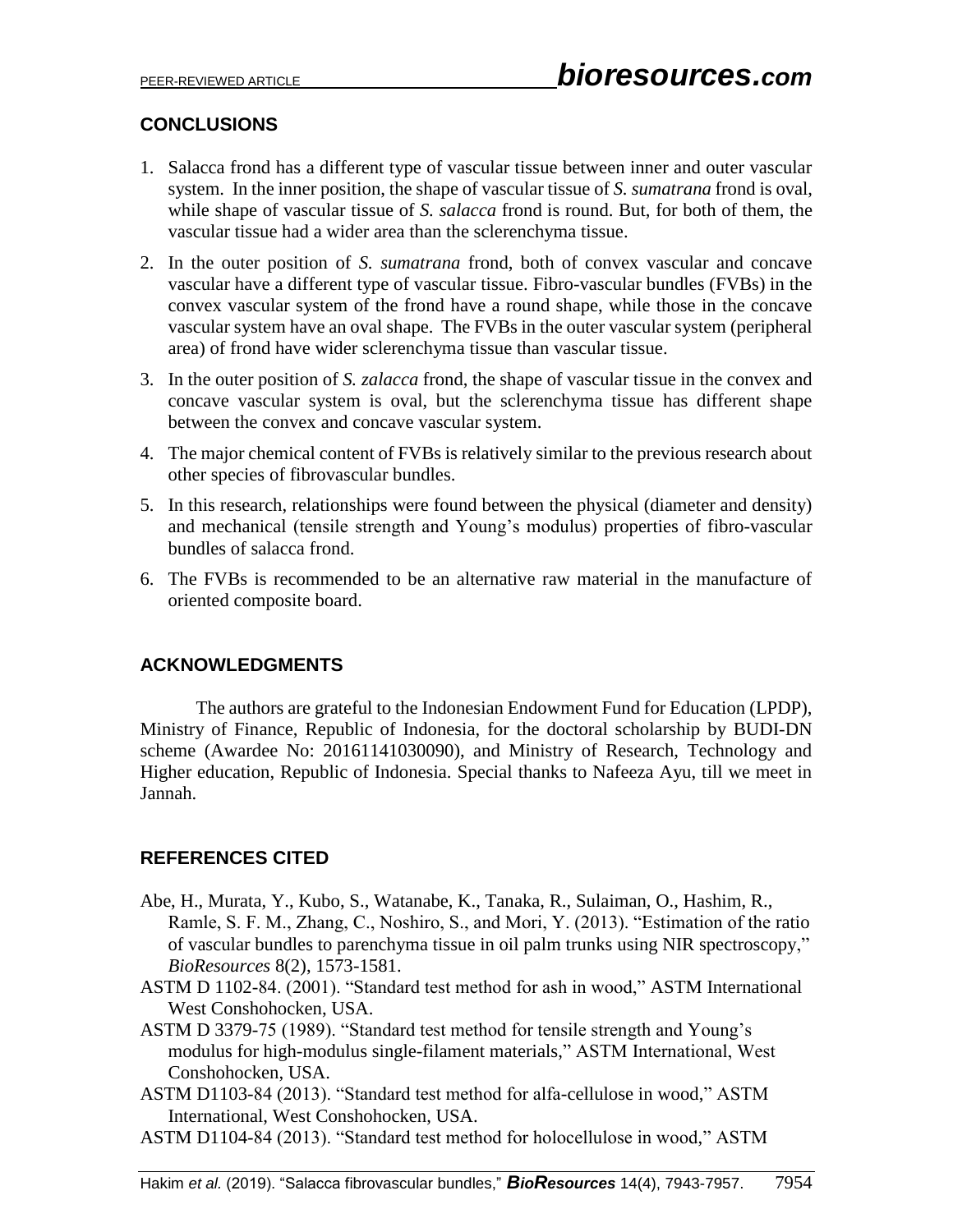International, West Conshohocken, USA.

- ASTM D1105-96 (2013). "Standard test method for preparation of extractive-free wood," ASTM International, West Conshohocken, USA.
- ASTM D1106-84 (2013). "Standard test method for Acid insoluble lignin in wood," ASTM International, West Conshohocken, USA.
- ASTM D1110-84 (2013). "Standard test method for water solubility of wood," ASTM International, West Conshohocken, USA.
- Baley, C. (2002). "Analysis of the flax fibres tensile behaviour and analysis of the tensile stiffness increase," *Composite – Part A: Applied Science and manufactureing* 33(7), 939-948. DOI: 10.1016/S1359-835X(02)00040-4.

Darmanto, S., Rochardjo, H. S. B., Jamasri, and Widyorini, R. (2017a). "Effects of alkali and steaming on mechanical properties of snake fruit (Salacca) fiber," *AIP Conference Proceedings* 1788, Article ID 030060. DOI: 10.1063/1.4968313

Darmanto, S., Rochardjo, H. S. B., Jamasri, and Widyorini, R. (2017b). "Effects of steaming and steam explosion on mechanical properties of snake fruit (Salacca) fiber," *International Journal of Engineering and Technology* 9(1), 150-157. DOI: 10.21817/ijet/2017/v9i1/170901410.

Dransfield, J., Uhl, N. W., Asmussen-Lange, C. B., Baker, W. J., Harley, M. M., and Lewis, C. E. (2005). "A new phylogenetic classification of the palm family, Arecaceae," *Kew Bulletin* 60(4), 559-569. DOI: 10.2307/25070242.

Dransfield, J., Uhl, N., Asmussen, C., Baker, W., Harley, M., and Lewis, C. (2008). *Genera Palmarum. The Evolution and Classification of Palms*, International Palm Society, The Hills, TX, USA.

Davies, P., Morvan, C., Sire, O., and Baley, C. (2007). "Structure and properties of fibres from sea-grass (*Zostera marina*)," *J. Mater. Sci.* 42(13), 4850-4857.

Fathi, L., and Frühwald, A. (2014). "The role of vascular bundles on the mechanical properties of coconut palm wood," *Wood Material Science and Engineering* 9(4),1- 10. DOI: 10.1080/17480272.2014.887774.

- Fathi, L., Frühwald, A., and Koch, G. (2014). "Distribution of lignin in vascular bundles of lignification and tensile strength in single UV-spectroscopy and relationship between coconut wood (*Cocos nucifera*) by cellular vascular bundles," *Holzforschung*  68(8), 915-925.
- Grosser, D., and Liese, W. (1971). "On the anatomy of Asian bamboos, with special reference to their vascular bundles," *Wood Science and Technology 5*(4), 290-312. [DOI: 10.1007/BF00365061](https://doi.org/10.1007/BF00365061)
- Huang, J., Liu, W., Zhou, F., Peng, Y., and Wang, N. (2016). "Mechanical properties of maize fibre bundles and their contribution to lodging resistance," *Biosystems Engineering* 151(2016), 298-307. DOI: 10.1016/j.biosystemseng.2016.09.016
- Jansen, S., Kitin, P., De Pauw, H., Idris, M., Beeckman, H., and Smets, E. (1998). "Preparation of wood specimens for transmitted light microscopy and scanning electron microscopy," *Belgian Journal of Botany* 131(1), 41-49.
- Khalil, H. P. S. A., Alwani, M. S., Ridzuan, R., Kamarudin, H., and Khairul, A. (2008). "Chemical composition, morphological characteristics, and cell wall structure of Malaysian oil palm fibers," *Polymer-Plastics Technology and Engineering* 47(3), 273-280. DOI: 10.1080/03602550701866840
- Law, K-N., Daud, W. R. W., and Ghazali, A. (2007). "Morphological and chemical nature of fiber strands of oil palm empty-fruit bunch (OPEFB)," *BioResources* 2(3), 351-365. DOI: 10.15376/biores.2.3.351-365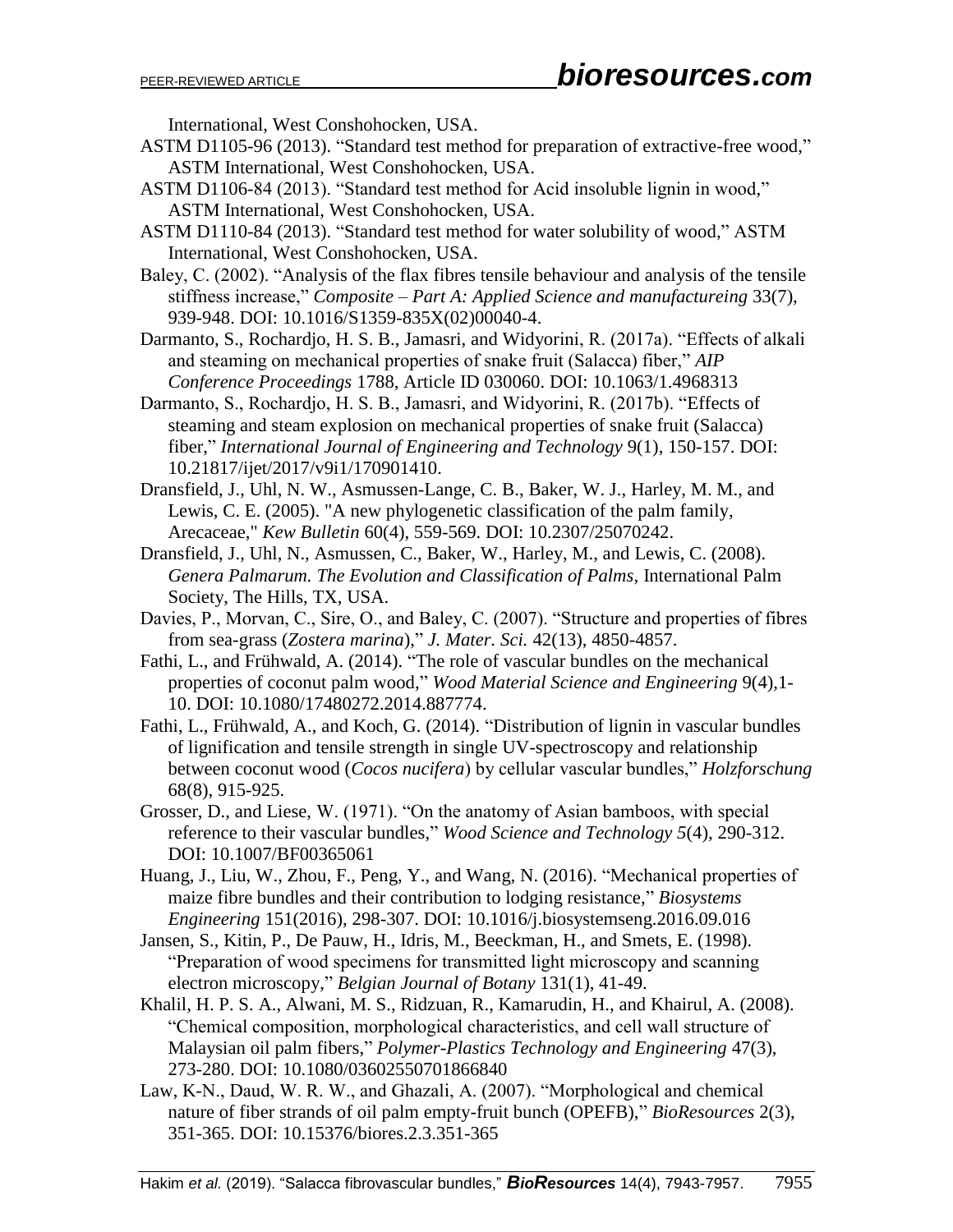Mogea, J. P. (1986). "A new spesies in the genus *Salacca*," *Principes* 30(4), 161-164.

- Munawar, S. S., Umemura, K., and Kawai, S. (2007). "Characterization of the morphological, physical, and mechanical properties of seven nonwood plant fiber bundles," *Journal of Wood Science 53*(2), 108-113. DOI: 10.1007/s10086-006-0836-x
- Pickering, K. L., Efendy, M. G. A., and Le, T. M. (2016). "A review of recent developments in natural fibre composites and their mechanical performance," *Composites Part A: Applied Science and Manufacturing* 83(2016), 98-112. [DOI:](https://doi.org/10.1016/j.compositesa.2015.08.038)  [10.1016/j.compositesa.2015.08.038](https://doi.org/10.1016/j.compositesa.2015.08.038)
- Rüggeberg, M., Speck, T., and Burgert, I. (2009). "Structure–function relationships of different vascular bundle types in the stem of the Mexican fanpalm (*Washingtonia robusta*)," *New Phytologist* 182, 443-450. DOI: 10.1111/j.1469-8137.2008.02759.x
- Satyanarayana, K. G., Pillai, C. K. S., Sukumaran, K., Pillai, S. G. K., Rohatgi, P. K., and Vijayan, K. (1982). "Structure property studies of fibres from various parts of the coconut tree," *Journal of Materials Science* 17(8), 2453-2462. DOI: 10.1007/BF00543759
- Supapvanich, S., Megia, R., and Ding, P. (2011). *Postharvest Biology and Technology of Tropical and Subtropical Fruits, Volume 4: Mangosteen to White Sapote*, *Chapter 16: Salak (Salacca zalacca (Gaertner) Voss)*, E.M. Yahie (ed.), Woodhead Publishing Limited, Philadelphia, USA.
- Razera, I. A. T., and Frollini, E. (2003). "Composites based on jute fibers and phenolic matrices: proper- ties of fibers and composites," *J. Appl. Polymer Sci.* 91, 1077-1085.
- Tamunaidu, P., and Saka, S. (2011). "Chemical characterization of various parts of nipa palm (*Nypa fruticans*)," *Industrial Crops and Products* 34(3), 1423-1428. DOI: 10.1016/j.indcrop.2011.04.020
- Tomimura, Y. (1992). "Chemical characteristics and utilization of oil palm trunks," *Japan Agricultural Research Quarterly (JARQ)* 25 (4), 283-288.
- Wang, N., Liua, W., Huanga, J., and Ma, K. (2014). "The structure–mechanical relationship of palm vascular tissue," *Journal of the Mechanical Behavior of Biomedical Materials* 36(2014), 1-11.
- Widyorini, R., Umemura, K., Septiano, A., Soraya, D. K., Dewi, G. K., and Nugroho, W. D. (2018). "Manufacture and properties of citric acid-bonded bomposite board made from Salacca frond: Effects of maltodextrin addition, pressing temperature, and pressing method," *BioResources* 13(4), 8662-8676. DOI: 10.15376/biores.13.4.8662- 8676
- Widyorini, R., Umemura, K., Soraya, D. K., Dewi, G. K., and Nugroho, W. D. (2019). "Effect of citric acid content and extractives treatment on the manufacturing process and properties of citric acid-bonded salacca frond particleboard," *BioResources* 14(2), 4171-4180. DOI: 10.15376/biores.14.2.4171-4180
- Yudha, V., Rohardjo, H.S.B., Jamasri, J., Widyorini, R., Yudhanto, F., and Darmanto, S. (2018). "Isolation of cellulose from salacca midrib fibers by chemical treatments," in: *3 rd Annual Applied Science and Engineering Conference (AASEC 2018), IOP Conf. Series: Materials Science and Engineering,* Bandung, Indonesia. DOI: 10.1088/1757- 899X/434/1/012078
- Zhai, S., Imai, T., Horikawa, Y., and Sugiyama, J. (2013). "Anatomical and mechanical characteristics of leaf-sheath fibrovascular bundles in palms," *IAWA Journal* 34(3), 285-300. DOI: 10.1163/22941932-00000024
- Zhai, S., Li, D., Pan, B., Sugiyama, J., and Itoh, T. (2012). "Tensile strength of windmill palm (*Trachycarpus fortunei*) fiber bundles and its structural implications," *Journal*